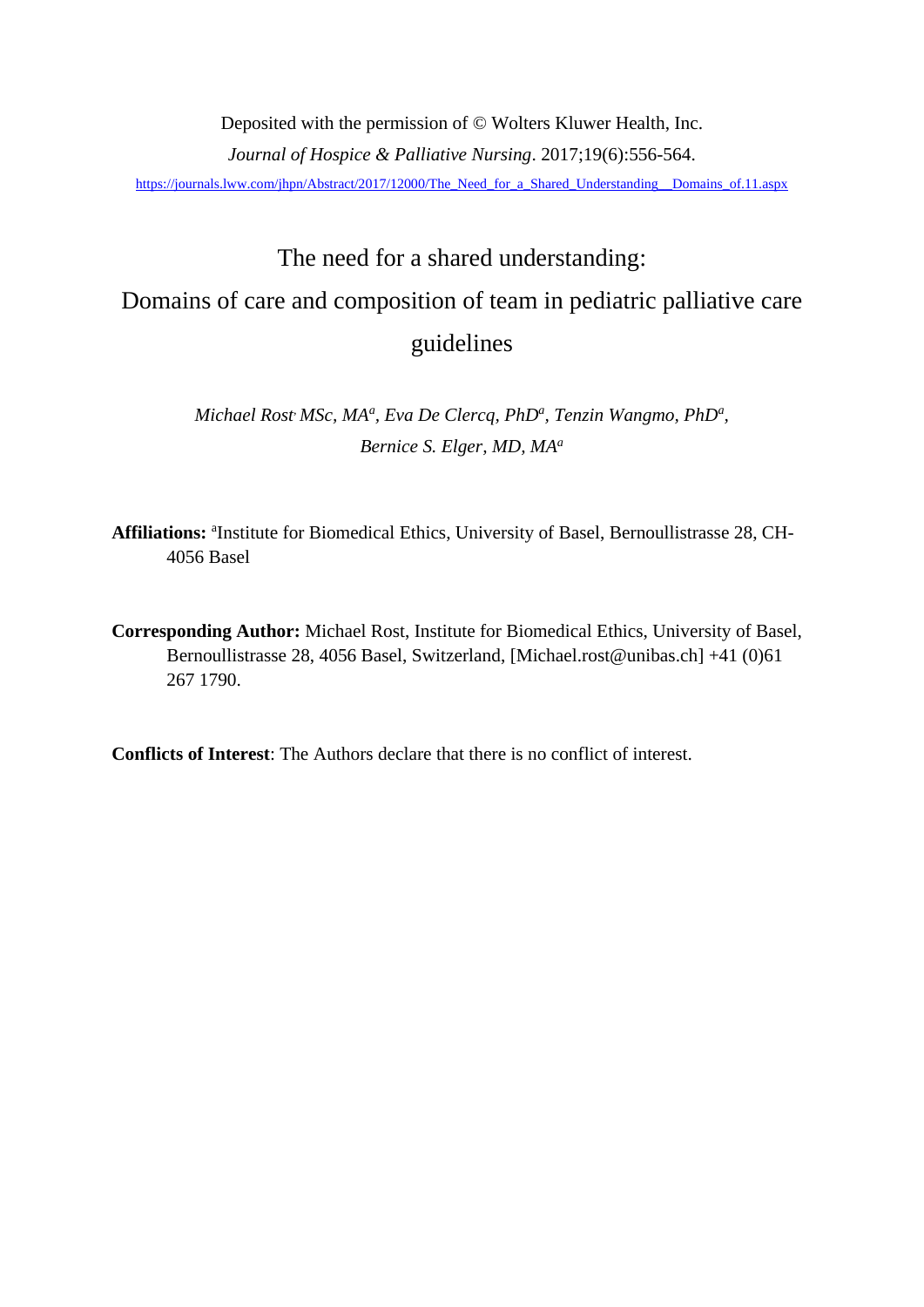# **The need for a shared understanding: Domains of care and composition of team in pediatric palliative care guidelines**

**Abstract:** Conceptual confusion has been identified as one primary barrier to providing quality palliative care. This study aims to analyze pediatric palliative care guidelines from a conceptual perspective in order to facilitate a shared understanding of palliative care in pediatrics. Five online data bases were searched systematically, in addition to a Google search. Analysis focused on the language used to determine the domains of pediatric palliative care and on the composition of the pediatric palliative care team.

Guidelines express consensus on four core domains of pediatric palliative care: physical, psychological, social and spiritual care. However, further linguistic analysis revealed that conceptual vagueness exists with respect to the latter three asterminology is used inconsistently both within and across guidelines. It remains unclear what demarcates psychological care from emotional care, social care from psychosocial care, and spiritual care from religious or existential care. Furthermore, guidelines agree on the most prominent members of the pediatric palliative care team. Core domains of pediatric palliative care match these most prominent members of pediatric palliative care team. However, an inconsistent use of terminology affects the quality of pediatric palliative care in various ways. Therefore, a shared understanding and unambiguous language must be envisaged.

**Keywords:** Pediatric Palliative Care; Terminology; Guidelines; Core Domains; Team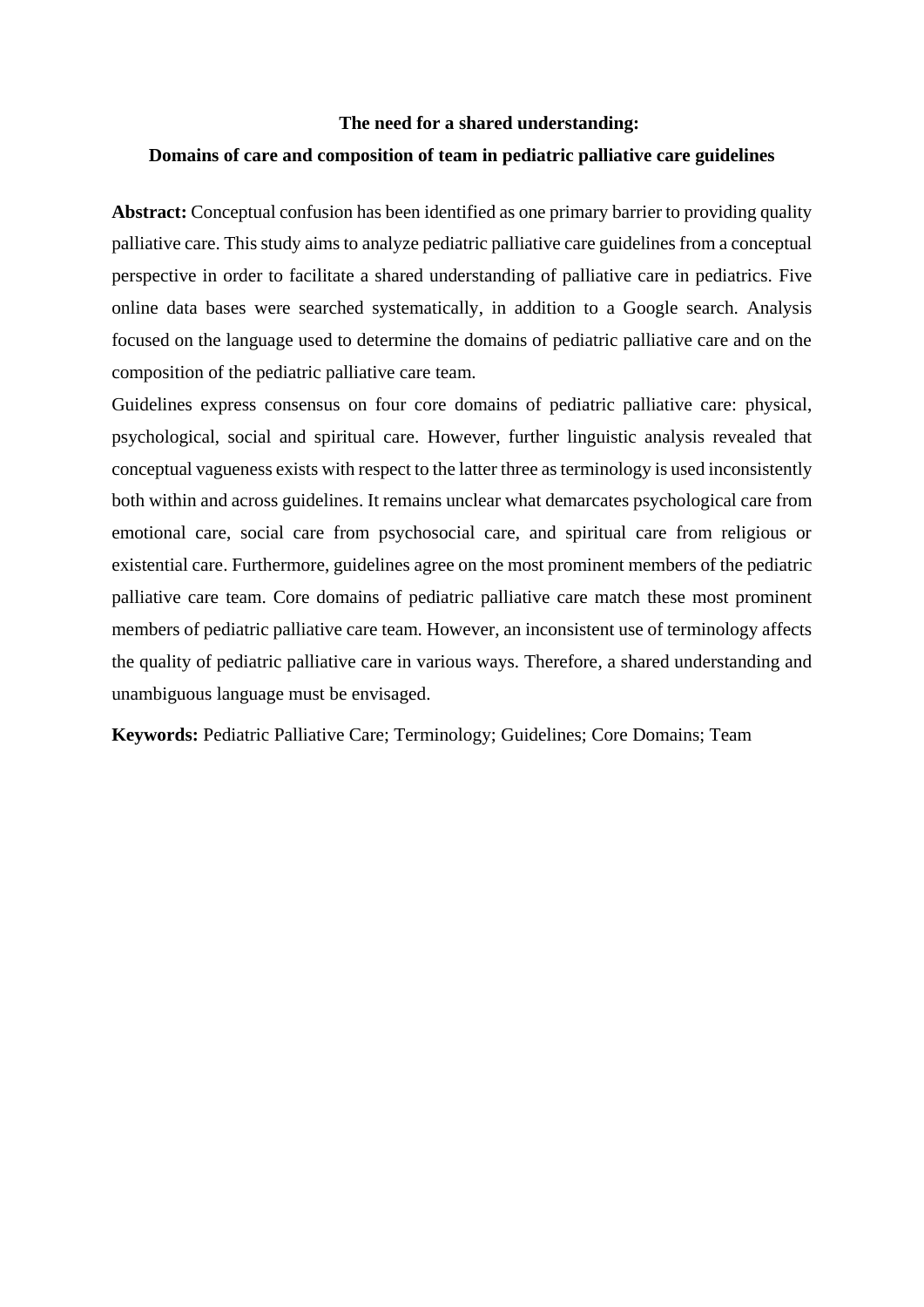#### **Introduction**

Pediatric palliative care (PPC) is a specialized medical model that seeks to care for pediatric patients, their families, and other significant persons using an interdisciplinary and holistic approach that focuses on several domains of care, such as psychological or spiritual care. Reduced child mortality rates and improved survival rates of pediatric patients with lifethreatening diseases mean that there are more children who will need to access palliative care (PC), but only a fraction of these children actually receives and benefits from PC<sup>[1](#page-19-0)</sup>. Several barriers to adequate implementation and sufficient provision of PPC have been identified in the literature, such as, organizational, cultural and economic obstacles <sup>[1](#page-19-0)</sup>[.](#page-19-0) Various scholars have also focused on the problem of conceptual confusion and in particular, on the lack of a shared understanding of PC  $2-6$ . They argue that good PC provision necessitates such a common understanding. Unfortunately, PC is often misunderstood both inside and outside the professional health care setting <sup>[4](#page-19-2)</sup>.

Recent studies in the US, Northern Ireland, the UK, Bangladesh, and Canada indicate that PC is relatively unknown among parts of the public and that persons who are aware of it often have a mistaken idea of its nature  $7-11$ . This knowledge gap may, at least partially, result from the ambiguous terminology used by health care providers  $2$ . Studies show that many physicians still equate PC with hospice care or end-of-life care  $<sup>7</sup>$ [,](#page-19-3) and even physicians and nurses who</sup> know the difference, associate PC primarily with death and dying  $12$ . Another study shows that practitioners are often uncertain about how to translate PC in practice  $13$ . These misconceptions and attitudes not only impact the lay understanding of PC, but also affect clinical practice in various ways, for example, whether and when patients are referred to PC. Hence, using the right terminology is important as it can influence both medical practice (e.g. reduce the number of late or non-referrals), and policy making (e.g. the allocation of more resources to PC as a result of awareness). The same vision is shared by the European Association for Palliative Care (EAPC): "it is obvious that an effective European approach to quality palliative care demands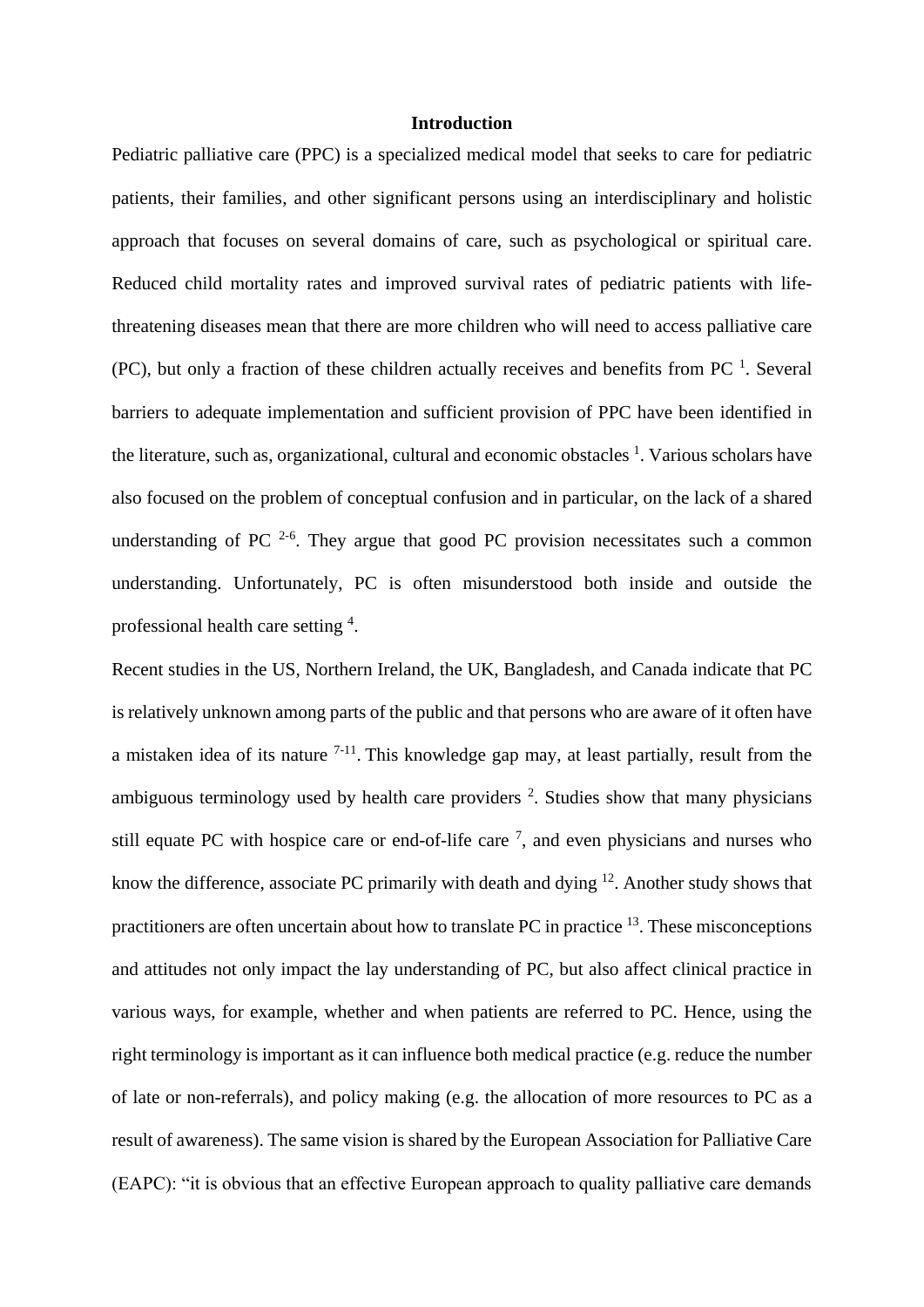an unambiguous use of terms, which implies, as a prerequisite, the mutual agreement on the definitionsof these terms"<sup>3</sup>. However, such a shared language requires a common standard of care to refer to <sup>[5](#page-19-7)</sup>. With respect to PPC, this means that international guidelines that determine clinical practice need to be unequivocal. Knowing the concept of PC and being able to demarcate it from hospice or end-of-life care is not sufficient if practice guidelines remain vague and ambiguous.

Unlike the studies discussed above, this study's rationale is to explore the conceptual consistency within and across international PPC guidelines. The focus was set on PPC guidelines because of the increasing number of children with life-threatening diseases and consequently, the increase in children who need access to PC. Furthermore, the study concentrates, in particular on two main principles of PPC: holism (the various domains of PPC care) and multidisciplinarity (the composition of the PPC team). According to a conceptual analysis of PPC for pediatric nursing practice, holism and multidisciplinary are to defining attributes of PPC and therefore pediatric nurses' understanding of the concept of PPC enables them to continue improving and providing quality nursing care $14$ . Consequently, our analysis covers two main research questions: (a) the functions, namely which domains of care are part of the palliative approach in the pediatric setting; and (b) the composition of the PPC team, namely which professions are part of it. In particular, this article will analyze the language used in PPC guidelines by focusing on the definitions of the PPC domains and on the PPC team composition in order to identify both conceptual consensus and possible conceptual inconsistencies. Implications of possible inconsistencies for clinical practice in general and PPC nursing in particular will be discussed. Since pediatric nurses often spend significantly more time providing care for the child and the family than other members of the PPC team, the impact of guidelines' conceptual confusion on clinical practice is of high relevance for them.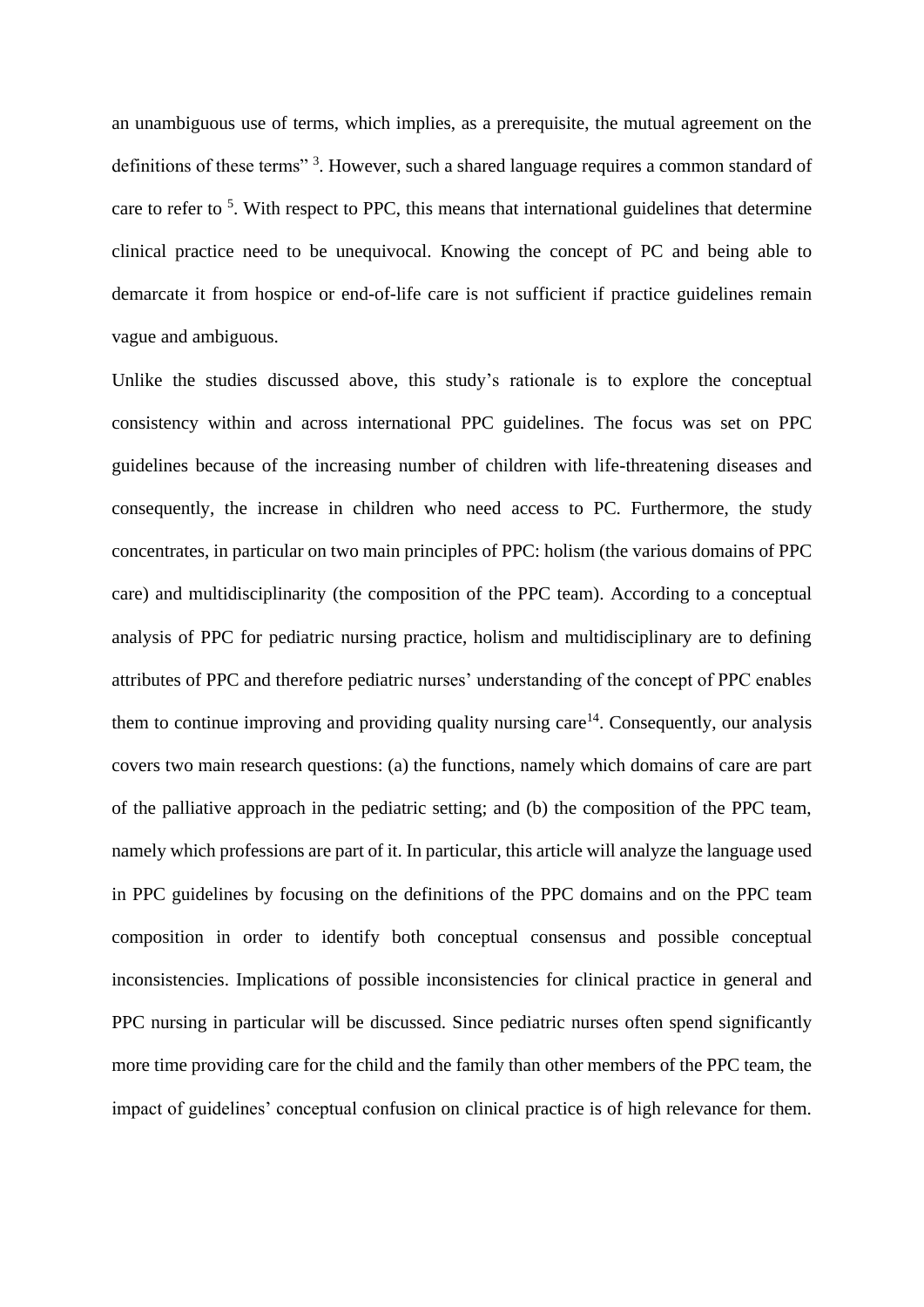The purpose of this analysis is to advance the development of clear PPC language to result in a shared understanding and, eventually, improved practice.

#### **Methods**

#### **Research design**

A systematic literature search on both international and national guidelines on PPC was undertaken, resulting in 11 included documents. Subsequently, analysis of (a) the guidelines' language used to determine the core domains of PPC and (b) the composition of the PPC team was carried out, thereby addressing two PPC principles: multidisciplinarity and holism.

# **Inclusion criteria**

The following inclusion criteria were used: documents have to be a) on PPC (infants, children, and adolescents are subsequently referred to collectively as "children"), b) developed by a national or international PC organization or a national agency, c) normative in the sense of providing standards regarding PPC, and d) written in English or German.

## **Exclusion criteria**

Research articles on PPC guidelines were excluded and were analysed in a systematic literature review<sup>[15](#page-19-9)</sup>. Further, guidelines dealing exclusively with one sub-aspect of PPC (e.g. spiritual care) and guidelines addressing the needs of only one sub-group of children (e.g. neonates) were excluded since the aim was to identify the core domains of PPC in general. Guidelines that focus exclusively on one sub-group of children or on one sub-aspect of care naturally do not touch on the question which set of domains constitutes PPC.

#### **Search strategy**

The literature search was comprised of two parts. First, employing the Preferred Reporting Items for Systematic Reviews and Meta-Analyses (PRISMA) framework <sup>[16](#page-19-10)</sup>, five online databases (Scopus, PubMed, PsycInfo, Web of Science, and CINAHL) were scanned, combining search terms through Boolean algebra as follows: (Pediatric\* or child\* or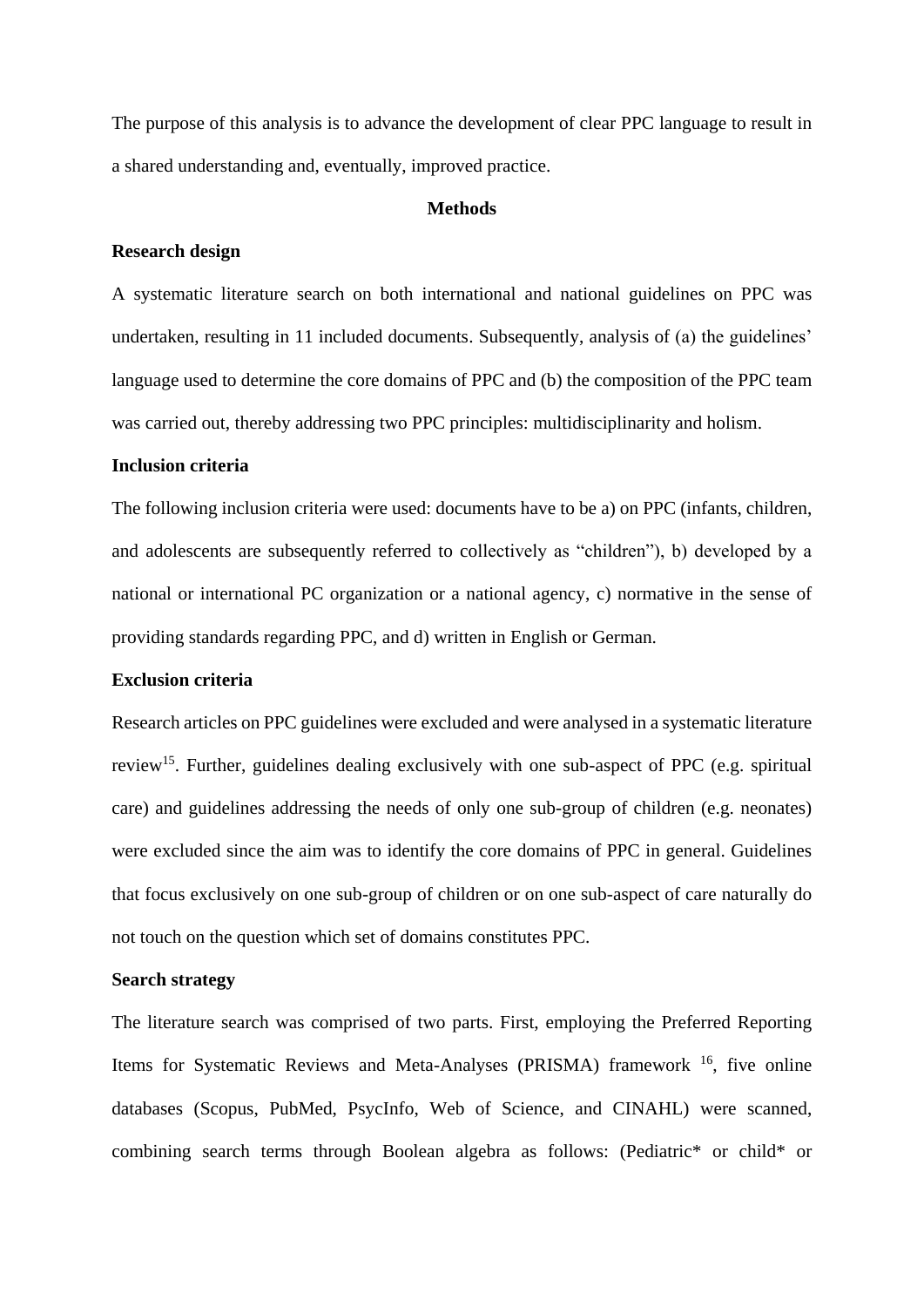adolescent\*) AND (palliati\* or palliative care or hospice care) AND (guidelines or recommendations). In order to identify further guidelines, a Google search was next performed using the above-mentioned search terms expanded by the inclusion of the term "guide" in the last parentheses: (guidelines or recommendations or guide). Scanning the five data bases resulted in 1206 documents, and the Google search in 27. Subsequently, 413 out of 1206 (databases) and 10 out of 27 (Google search) were identified as duplicates and removed; 810 documents remained (Figure 1).

During the next phase, two researchers screened all 810 titles and abstracts (or introductions, respectively), resulting in 22 documents that were potentially eligible. The references of the latter were checked for additional documents. Through this process 1 document was added. In a final step, the first author read the full text of the resulting of 23 documents. Evaluating these documents led to the exclusion of 12 documents because they (1) were not the latest version of a document, (2) focused mainly on adult PC and touched only superficially on PPC, (3) addressed only one sub-group of children, or (4) presented exclusively facts without suggestions on best practice. A final set of 11 guidelines published between 1998 and 2013 fulfilled the inclusion criteria (Table 1).

# [Figure 1: Search process using PRISMA Systematic Review of Literature] **Analysis**

The analysis was carried out in several steps (Figure 2). First, all domains and team members were extracted by reading one document at the time. The focus was set on how guidelines defined or outlined PPC, in particular which domains of care were considered constitutive for PPC, and on who was considered a member of the PPC team. Thereby, any domain of care that was used to define PPC was included in a list of all possible domains and any occupational group that was part of the PPC team was included in a list of all possible team members. Out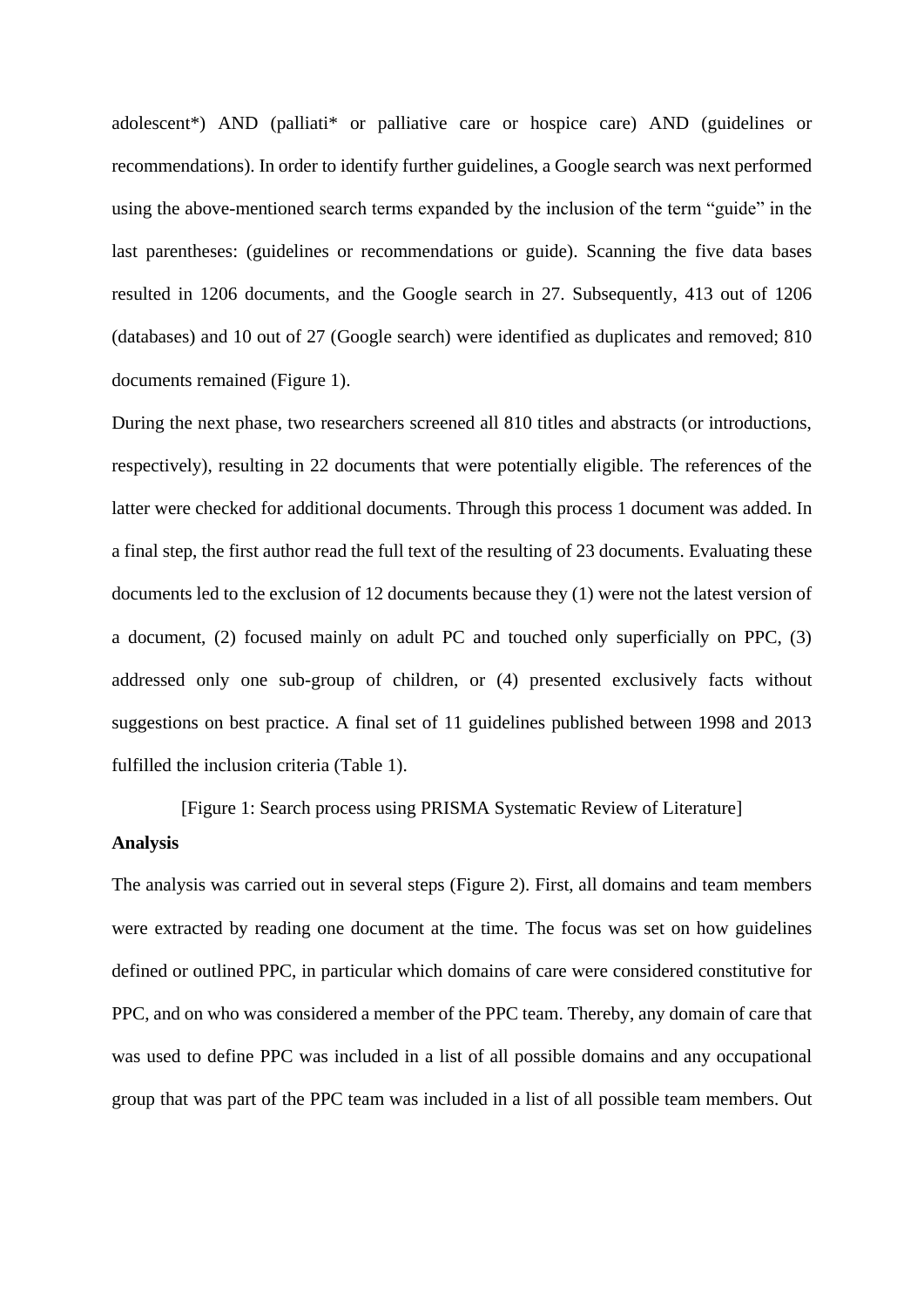of the eleven documents, 10 documents explicitly referred to domains of care that constitute PPC and eight to which occupational groups constitute the PPC team.

Second, those domains that were used in all documents to define PPC were identified as core domains. For example, psychological care was considered a core domain because all guidelines referred to it when defining PPC (Figure 3). Furthermore, all occupational groups were ranked according to how often they were considered a part of the PPC team by the guidelines (list in a descending order). This step resulted in four core domains of PPC, namely physical, psychological, social, and spiritual care, and a descending list of how often a specific occupational group was considered a member of the PPC team along with information on which documents referred to the respective occupational group.

Third, both authors re-read and examined the guidelines, focusing on the comparison of the guidelines' terminology with respect to the identified four core domains. This procedure allowed determination of both consensus and inconsistencies across and within guidelines. In particular, analysis of the guidelines' language used to designate domains of PPC employed the following categories of how two terms can interrelate: (a) distinction on different levels, (b) distinction on the same level, (c) used interchangeably, or (d) merged to one domain. The term "distinguished on different levels" refers to a subordination of one domain to another, for example emotional needs are often subordinated to psychological needs. The term "on the same level" points to two independent domains without one being subordinated to the other, for example psychological and physical needs are two independent core domains of PPC. "Interchangeably" means two terms are used as synonyms to designate the same domain of care, like for example social and psychosocial. A "merged domain" is characterized by two terms that are used jointly (at the same time), for example psychological-emotional care.

[Figure 2: Steps of analysis]

#### **Results**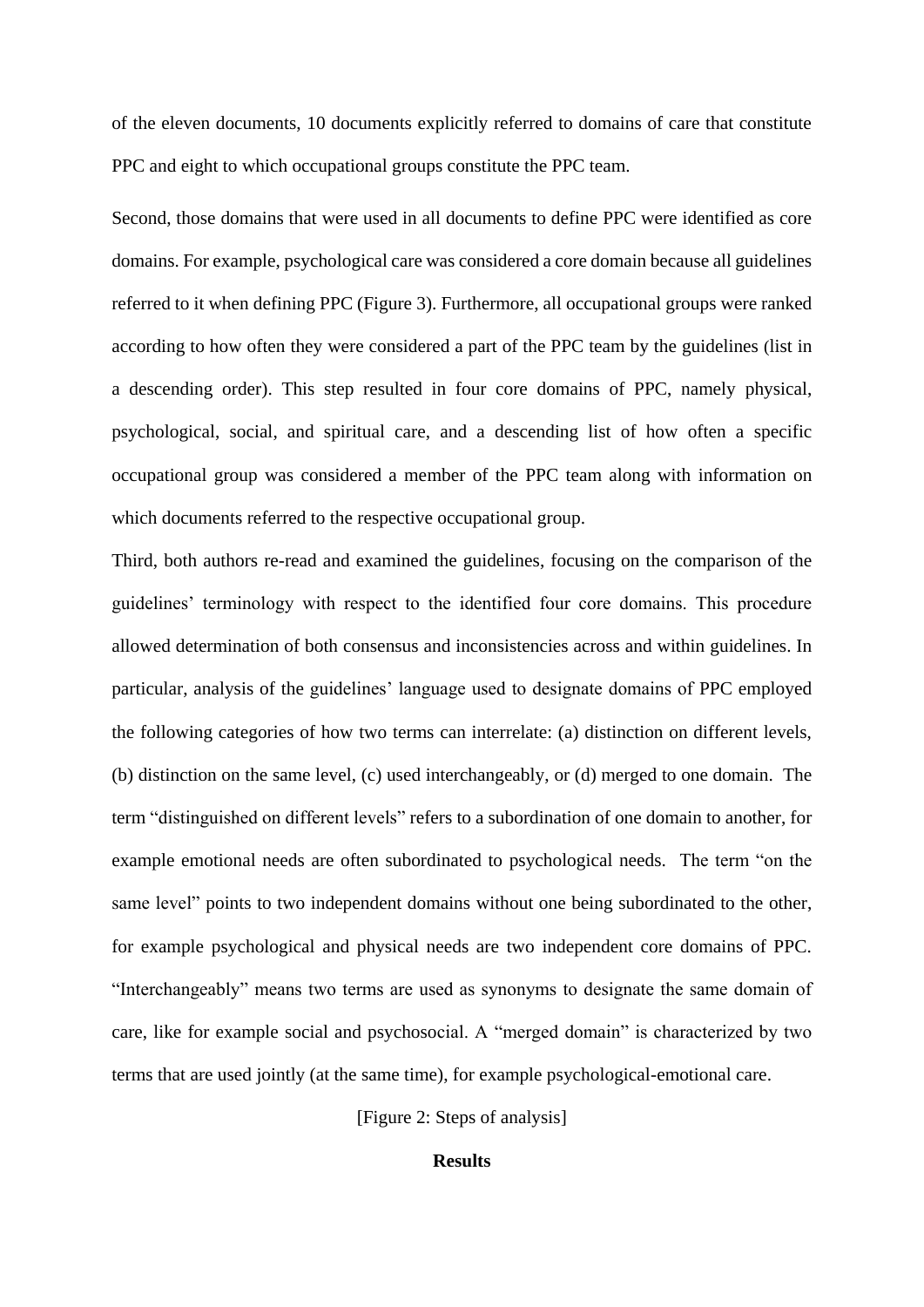In total, 11 documents were analyzed, 3 from internationally recognized organizations (one from the World Health Organization, two from the EAPC Taskforce for Palliative Care in Children), 8 from organizations working on a national level, spanning seven North-American or European countries (USA, UK, Canada, Ireland, Scotland, Germany, Austria).

[Table 1: List of included guidelines]

#### **Core domains of palliative care**

All documents, except for one that does not list particular domains of care  $24$ , identify four core domains of PPC, namely physical, psychological, social and spiritual care. These domains are further discussed below and exemplified through quotes (Table 2).

#### [Figure 3: Core domains of PPC]

Besides these four core domains, other domains were used to define PPC. However, none of these secondary domains was used by all guidelines. Practical care, which refers to activities of daily living and home-based services, is considered a separate domain in three documents [18](#page-19-11)[,23](#page-20-1)[,26](#page-20-2). Other aspects of PPC, such as loss, grief, bereavement, end-of-life care [18](#page-19-11), cultural care <sup>[25](#page-20-3)</sup>, or developmental care <sup>[18,](#page-19-11)[20](#page-19-12)</sup> are rarely considered separate domains of PPC.

Analysis of language revealed that conceptual vagueness exists especially with regard to the psychological, social, and spiritual dimension of care due to inconsistent terminology both within and across guidelines (Table 2).

[Table 2: Examples of conceptual vagueness]

#### Physical Care

Physical care is mostly identified with pain. Pain is used to indicate not only physical, but also psychosocial, spiritual  $20$ , and emotional aspects of pain  $17$ . Frequently, the physical and emotional aspects of pain are grouped into broader categories of symptom management or pain management. Finally, one document uses the terms "clinical needs" and "physical needs" interchangeably when referring to children's needs that require physical care  $<sup>1</sup>$  $<sup>1</sup>$  $<sup>1</sup>$ .</sup>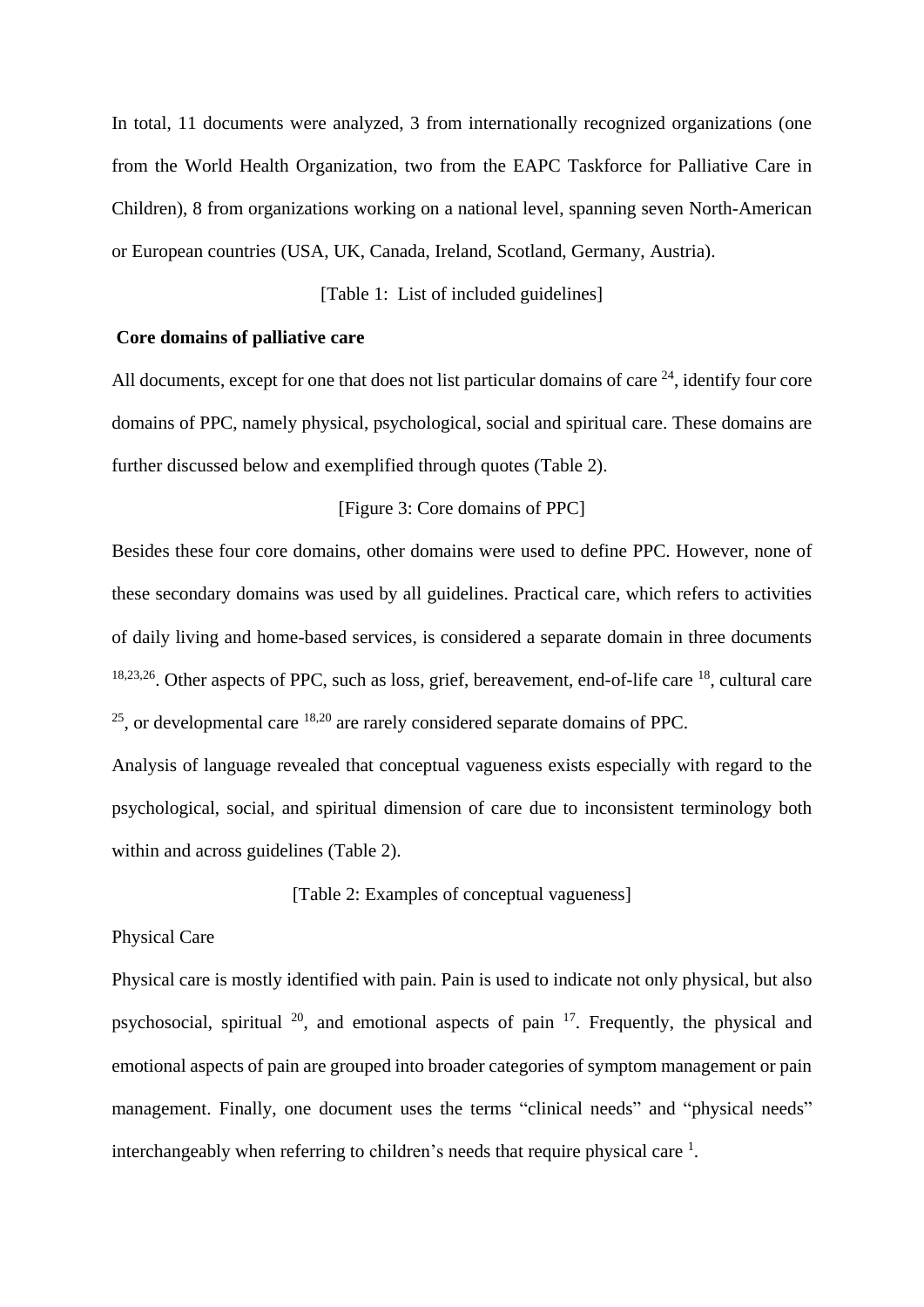#### Psychological Care

Across documents, the term "psychological care" is often used inconsistently because the concept is not sufficiently demarcated from emotional care (Table 2). First, some documents distinguish these two as different concepts. They either clearly distinguish psychological needs from emotional ones on the same level of definition  $19$ , or they consider emotions to be a subcategory (different level of definition) of the broader psychological domain  $1,20$  $1,20$ . Second, one of the documents only uses the term emotional care and does not mention psychological care when referring to this particular need of a child  $^{23}$  $^{23}$  $^{23}$ . Third, in one case the two terms are merged into a single domain of psychological-emotional care <sup>[25](#page-20-3)</sup>.

Conceptual inconsistency can be found not only across, but also within one and the same document. For example, two documents list emotional care as a PPC domain, thereby either implying that it covers psychological care or that psychological care is not a domain of PPC, but then clearly distinguish psychological from emotional support elsewhere, thereby apparently referring to different concepts  $19,21$  $19,21$ . Furthermore, one document lists both psychological well-being and the emotional impact of an illness as two separate subcategories of PPC's domain of psychosocial care, thereby distinguishing emotional and psychological on the same level and subordinating both terms to psychosocial care <sup>[18](#page-19-11)</sup>. Finally, in some cases both terms are used interchangeably  $20,26$  $20,26$ , for example, one document first lists realms of a child's suffering as follows: physical, psychological, practical, and spiritual, before it later enumerates "physical, (…), emotional, practical and spiritual needs of the child", thereby apparently equating emotional and psychological needs across the two enumerations  $26$ , p. 968.

#### Social Care

Social care is another concept that is used inconsistently both across, but especially within documents because it is not sufficiently demarcated from psychosocial care (Table 2). One document uses the terms "social care" and "psychosocial care" to indicate two separate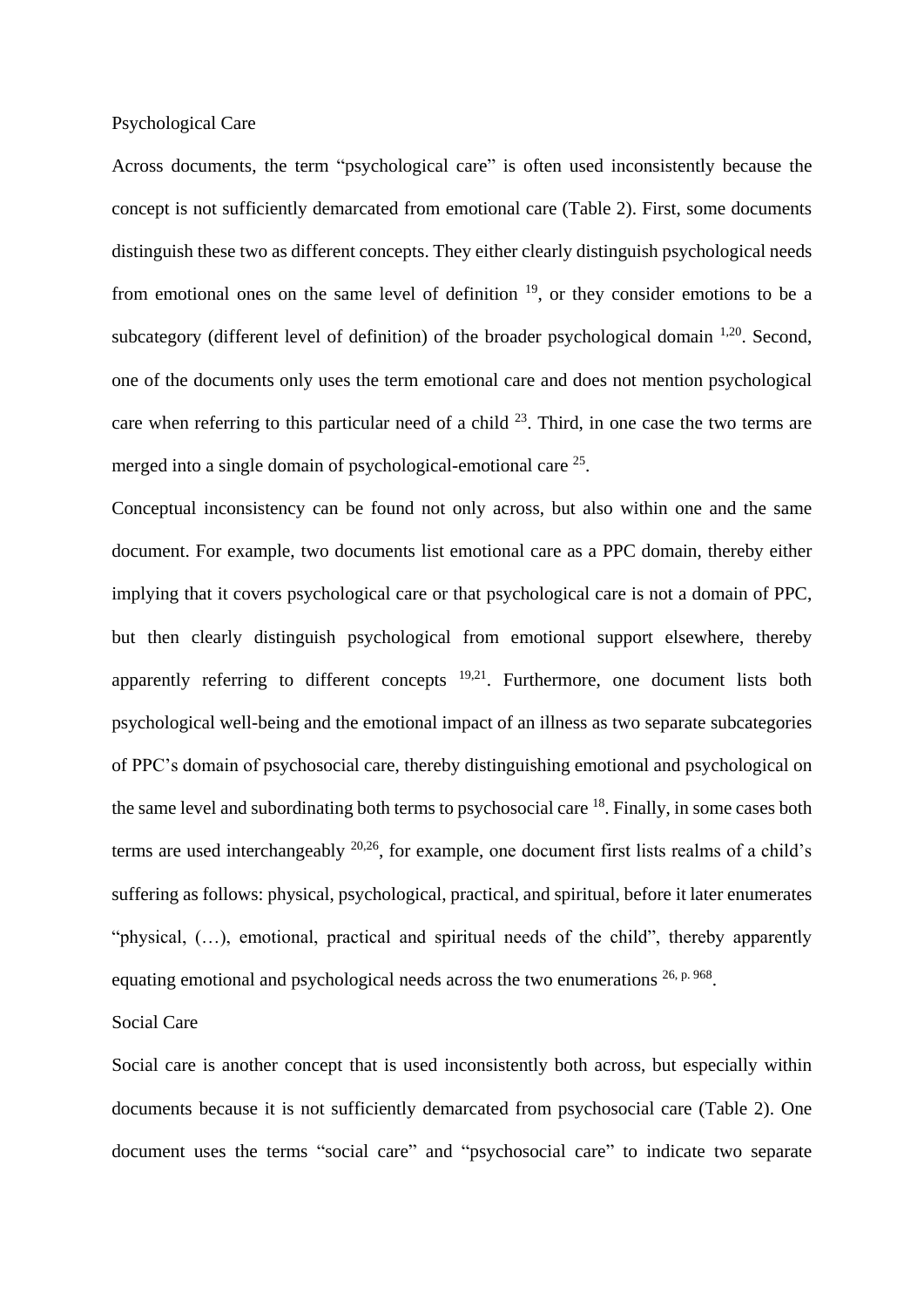domains by providing a separate section for each of them  $18$ , thereby distinguishing them on the same level. Most guidelines, however, only use social care to designate this particular core domain of PPC  $^{1,17-23,25,26}$  $^{1,17-23,25,26}$  $^{1,17-23,25,26}$  $^{1,17-23,25,26}$  $^{1,17-23,25,26}$  $^{1,17-23,25,26}$ . In some cases, the term is coherently used throughout the text, hence avoiding conceptual vagueness  $1,19,23$  $1,19,23$  $1,19,23$ , but in other documents it is used interchangeably with psychosocial care  $^{17,20,21,25,26}$  $^{17,20,21,25,26}$  $^{17,20,21,25,26}$  $^{17,20,21,25,26}$  $^{17,20,21,25,26}$  $^{17,20,21,25,26}$  $^{17,20,21,25,26}$ . For example, one document first refers to the social domain (besides the psychological, spiritual and physical) that is addressed by PPC and later states that "psychosocial (…) domains of distress" or "psychosocial (…) needs" have to be addressed (besides physical, emotional, practical, and spiritual needs), thereby using both terms to describe the same domain and *a fortiori* equating both terms <sup>[26](#page-20-2)</sup>. Another one uses the two terms interchangeably across two analogous enumerations of care domains (Table 2); the document uses "psychosocial" in the first enumeration, and the term "social" in the second<sup>[20](#page-19-12)</sup>.

Moreover, one document uses the psychosocial domain to define PC in general, but the social domain when defining PPC, therefore indicating that this represents a conceptual difference either between social and psychosocial or between PC for children (this particular PC includes the social domain) and adults (this particular PC includes psychosocial domain)  $2<sup>1</sup>$ .

# Spiritual Care

The domain of spiritual care is frequently mentioned in connection with existential care (Table 2). One document distinguishes the two concepts on different levels by subordinating existential to spiritual care  $18$ . A few guidelines only use the term spiritual care, thereby avoiding conceptual vagueness [20,](#page-19-12)[25](#page-20-3). Finally, one document lists spiritual care as a separate domain of PPC in the headings, but makes references to "spiritual/existential" or "existential or spiritual" care throughout the text  $^{26}$  $^{26}$  $^{26}$ , thereby creating one domain by merging both terms. Other documents set spiritual care alongside religious care (Table 2). One document mentions a "family's religious background" (besides the cultural one) as an aspect of spiritual needs, thereby subordinating religious to spiritual care  $1$ . Furthermore, two documents differentiate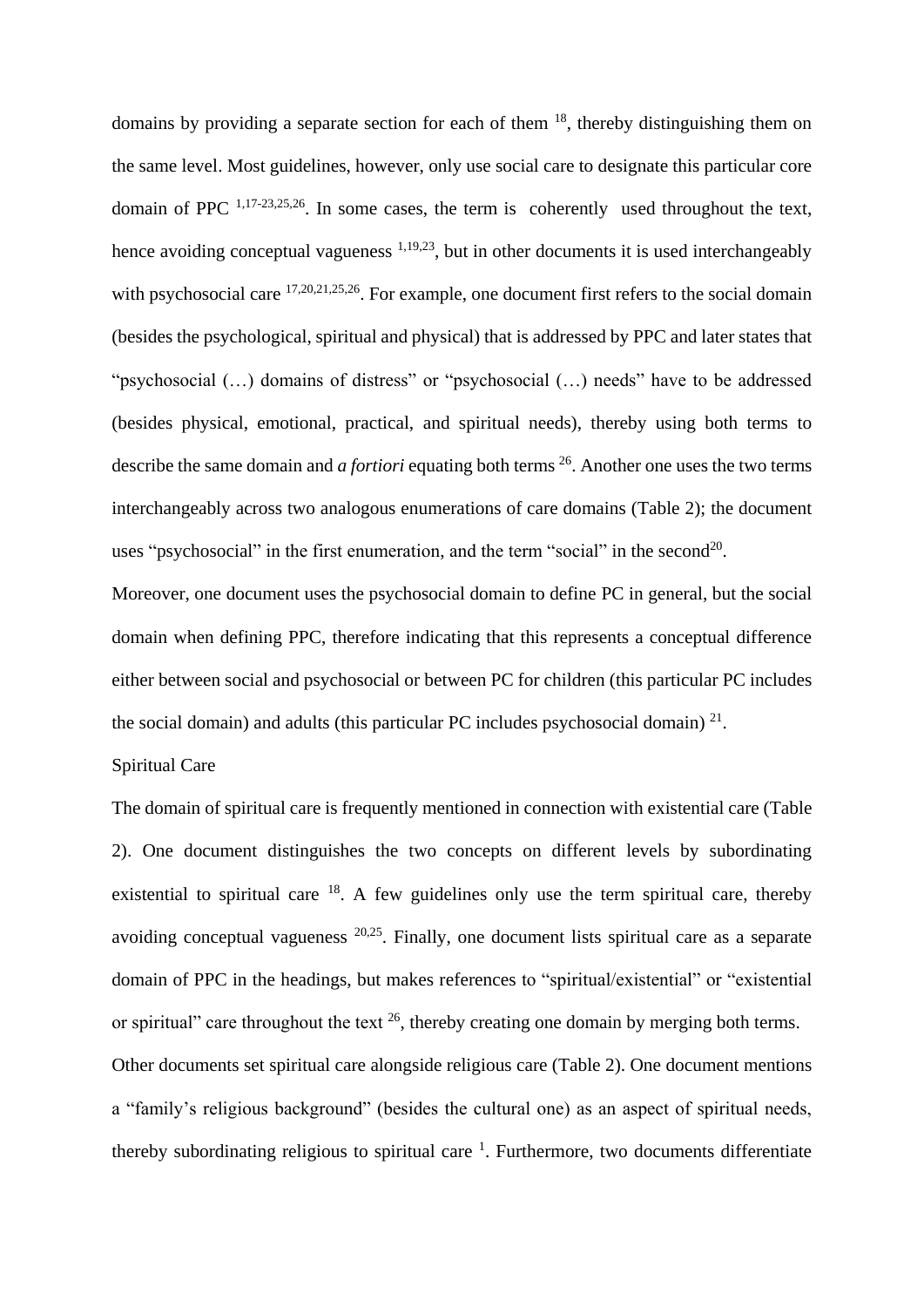spiritual and religious care on the same level, one as separate parts of an end-of-life plan  $21$ , the other one requires formal caregivers to distinguish spiritual from religious practice [18](#page-19-11). Finally, in one document, both terms are merged to create one domain: for example, "access to spiritual and/or religious care" and "spiritual/religious worker" <sup>[19](#page-19-14)</sup>.

#### **Composition of PPC Team**

With the exception of three guidelines  $20,23,24$  $20,23,24$  $20,23,24$ , all the other documents discuss the particular multiprofessional composition of the PPC team and insist on its interdisciplinary collaboration. The most frequently listed members are: physicians and nurses, followed by social workers, psychologists, chaplains, volunteers, and physiotherapists. A few documents also list occupational therapists, child-life therapists, spiritual advisors, and pharmacists as members of the PPC team (Table 3). All documents unanimously require the PPC team to collaborate with the family and the child.

## [Table 3: Members of PPC team]

Some guidelines extend the PPC team to the following range of professionals or services: home health aides and a bereavement counselor  $26$ ; a case manager and a rehabilitation professional  $^{18}$  $^{18}$  $^{18}$ ; a curative teacher  $^{25}$  $^{25}$  $^{25}$ ; a professional providing short break care, a teacher, a complementary therapist, and a hydro therapist  $^{22}$  $^{22}$  $^{22}$ ; and a speech therapist, a play therapist, a music therapist, and a dietician  $2^{1,22}$  $2^{1,22}$  $2^{1,22}$ . Finally, several documents highlight the importance of a designated person who coordinates the PPC services, such as a care coordinator  $^{19,20,25}$  $^{19,20,25}$  $^{19,20,25}$  $^{19,20,25}$  $^{19,20,25}$ , key worker  $^{19}$  $^{19}$  $^{19}$ , navigator  $^{18}$  $^{18}$  $^{18}$ , lead doctor and nurse  $^{23}$  $^{23}$  $^{23}$ . However, no clear indications are given on how the various team members (how, when, under what circumstances, authorities, procedures etc.) can or should collaborate.

# **Discussion**

In the analyzed documents, there is a broad consensus on the set of core domains (physical, psychological, social, and spiritual care) that constitute the holistic approach of PPC. However,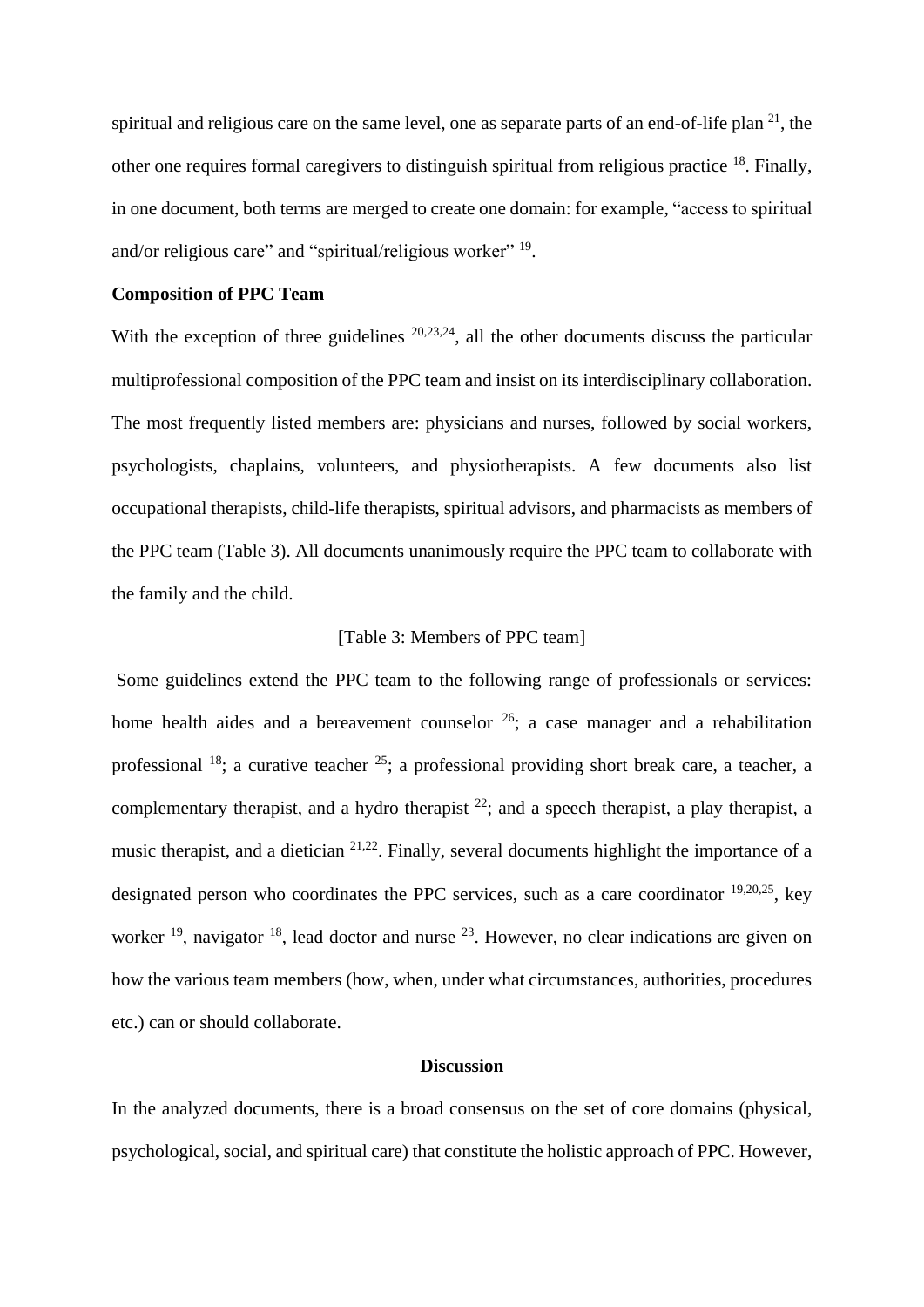across and even within some of the 11 documents, three of the four core domains lack conceptual clarity (except physical care), as the use of the terms is often inconsistent. Because an effective approach to quality PC necessitates an agreement on definitions of terms, it is paramount to examine how this conceptual confusion might affect the quality of PPC. Therefore, in the following, this conceptual confusion and its impact on clinical practice will be addressed which is particularly relevant for pediatric nurses who, given their multiple skills and responsibilities, are involved in the provision of all four core domains of care.

#### **PPC core domains**

First, it remains unclear what separates psychological care from emotional care, social care from psychosocial care, and spiritual care from religious or existential care. Whereas the term "psychological" embraces both cognitive and emotional aspects, the term "emotional" refers to affective states (e.g. pleasant, unpleasant) and thus has a narrower focus than psychological care  $27.28$  $27.28$ . An enhanced and broadened focus would better respect a child's human right to development (enshrined in article 6 of the United Nations Convention on the Rights of the Child) which, among other factors, requires support for intellectual development <sup>[29,](#page-20-7)[30](#page-20-8)</sup>. For the PPC context, intellectual needs are cognitive aspects of care, such as those related to a child's growth in knowledge, critical thinking, learning new things, or making sense of her or his illness experience. These aspects reach beyond mere schooling and education, which represent rather formalized areas of children's intellectual development, and need to be made available. Apart from neglecting the cognitive needs of children, an overly narrow focus on emotional needs might reinforce the assumption that children, due to their age and developmental stage, are cognitively impaired, lack decisional capacity, and therefore, need surrogate decisionmakers. This reinforcement decreases the likelihood of children's involvement in the decisionmaking process, for example, on whether to start PC. Including children in these decisions is unanimously recommended by all analyzed guidelines, as well as by the United Nations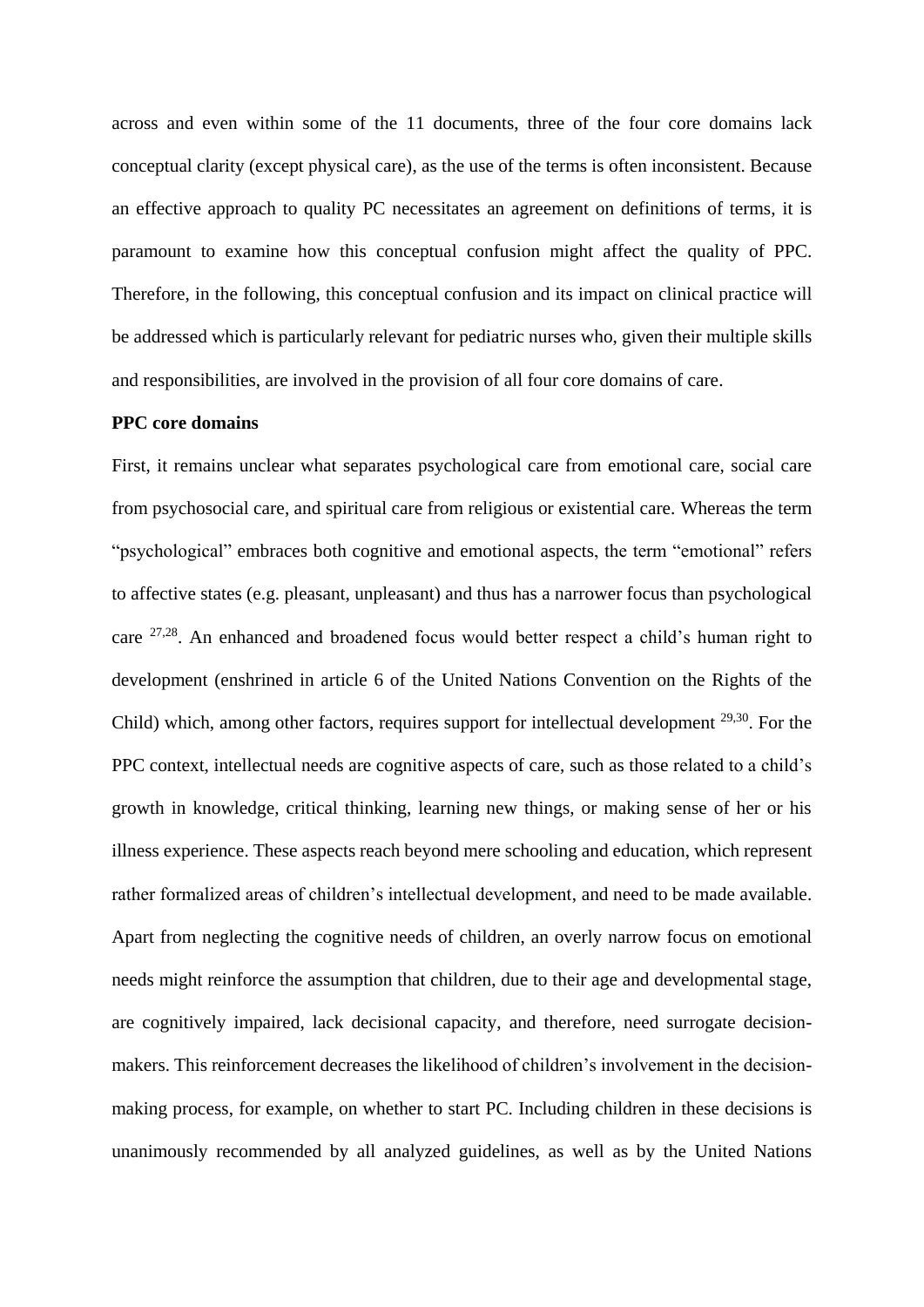Convention on the Rights of the Child  $30$ . Therefore, the term psychological is preferable to emotional care as it encourages health care providers to involve children in the decision-making process, simultaneously identifying and meeting both cognitive and emotional needs.

Furthermore, not sufficiently demarcating social from psychosocial care leaves the question open of how these types of care are different. Unlike "social," the term "psychosocial" pertains to the interwoven psychological and social aspects of care as well as to the social determinants of health <sup>[31](#page-20-9)</sup>[.](#page-20-9) In contrast, social care more narrowly focuses on the social relations and significant others themselves (e.g. family, friends). However, social relations sui generis have a direct impact on the psychological state of the individual, and therefore, the psychological dimension is always implicitly considered by social care. That being said, one can legitimately raise the question what the term "psychosocial care" actually adds to social care? Ultimately, the term "psychosocial" more directly refers to the twofold meaning of social relations, namely the relations themselves and their impact on the person's psychological state. Given this blurred demarcation, it is unsurprising that studies have shown that the provision of psychosocial care is hampered due to unclear areas of responsibilities among team members  $32$ . Especially with respect to psychosocial care, it is therefore important to not just assume and articulate that team members work together effectively, but to critically examine the collaboration <sup>[32](#page-20-10)</sup>.

Finally, spiritual care lacks conceptual clarity as it is narrowly connected with existential or religious care, but the relations among these three terms remains blurry. Given the subordination of existential and religious care to spiritual care in the guidelines, spiritual care appears to be the most suitable term in order to designate this particular core domain of PPC. This is further backed up by experts' understanding of spirituality as composed of various elements, such as religious and existential aspects  $33$ . Using spiritual care as the most inclusive term might also align with modern pluralistic societies and suggests a neutral, inclusive stance of medical guidelines.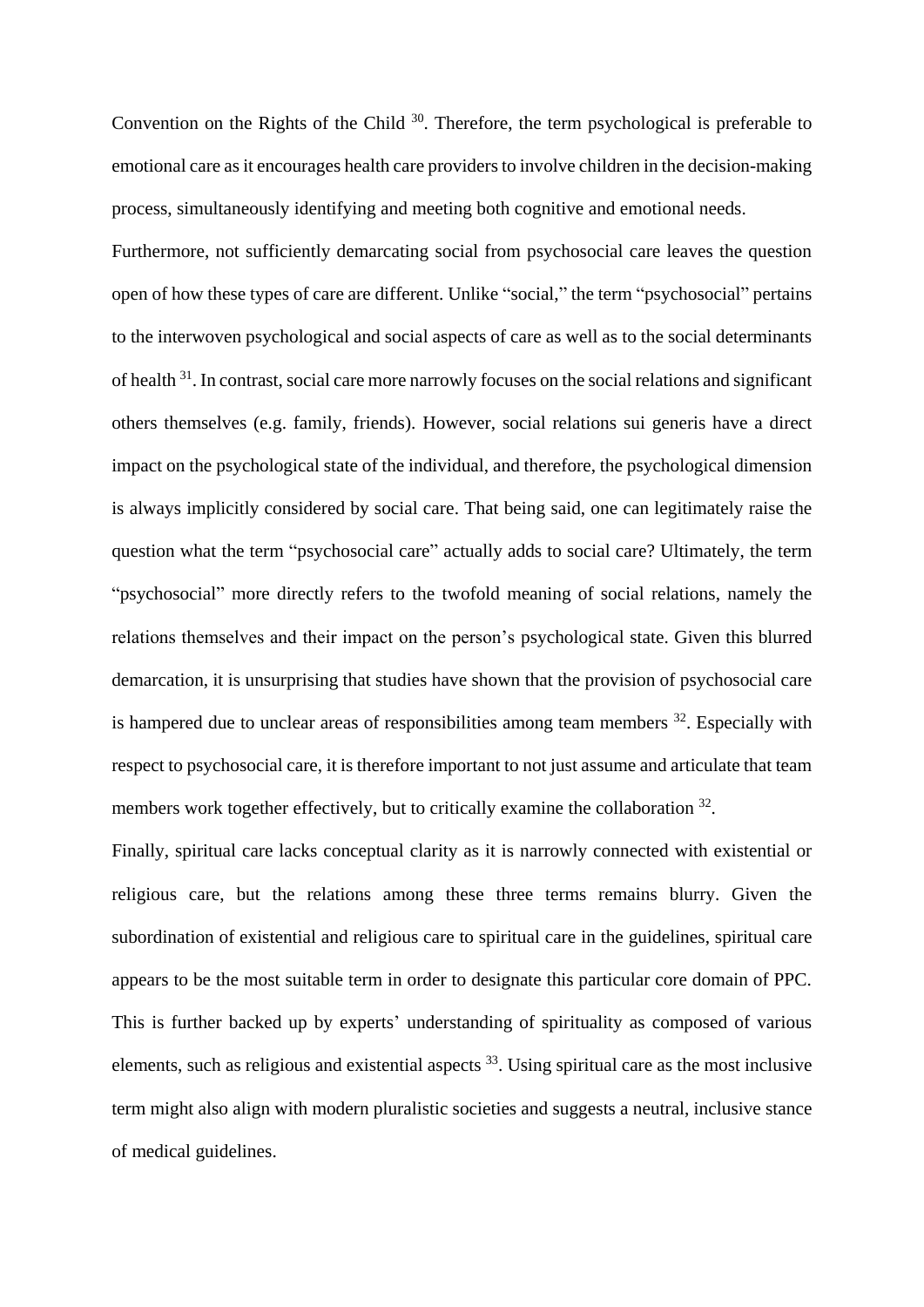Second, diverging definitions of psychological, spiritual, and social care might hinder an adequate understanding of the core domains of PPC, and this may influence the creation and coordination of an effective PPC team to provide best possible care. The members of the team can only reach an agreement on how to operate if they have a clear understanding of their individual roles and responsibilities. Misunderstandings about each other's tasks, skills and expertise might cause interpersonal conflicts and competition <sup>[34](#page-20-12)</sup>. For example, a study has shown that with respect to psychosocial care, PC team members exhibit a lack of clear role boundaries. Some members believe that any team member can meet the patient's psychosocial needs <sup>[32](#page-20-10)</sup>. Interestingly, nonspecialist psychosocial team members perceived these unclear roles and responsibilities as positive, specialist psychosocial team members as negative. According to O'Connor and Fischer, this situation causes a division of the team because it leads to socalled "contested realms", that is, team members attribute specialist expertise to themselves while doubting the expertise of their colleagues  $32$ . Due to their nature as multiskilled professionals, pediatric nurses are especially prone to facing overlapping roles and responsibilities when working in a multidisciplinary team. Again, a shared understanding of language that avoids ambiguous terms and a clear understanding of individual roles facilitate skillful communication within the team. Members of the team, and nurses in particular, need to be able to articulate their expertise and knowledge in order to maximize the benefit from the numerous skills of the PPC team members<sup>[34](#page-20-12)</sup>. Literature also shows that reflective practice among team members, for example hearing narratives of experiences by other team members, can serve as an additional measure to improve teamwork and future success [35](#page-20-13). However, in order to enable an improved practice in such a way, it is necessary that the team members share the same terminology and use it consistently.

In an efficient team that works successfully towards its goals, every member needs to have a clear understanding of their own contribution to the team  $36$ . Besides interpersonal conflicts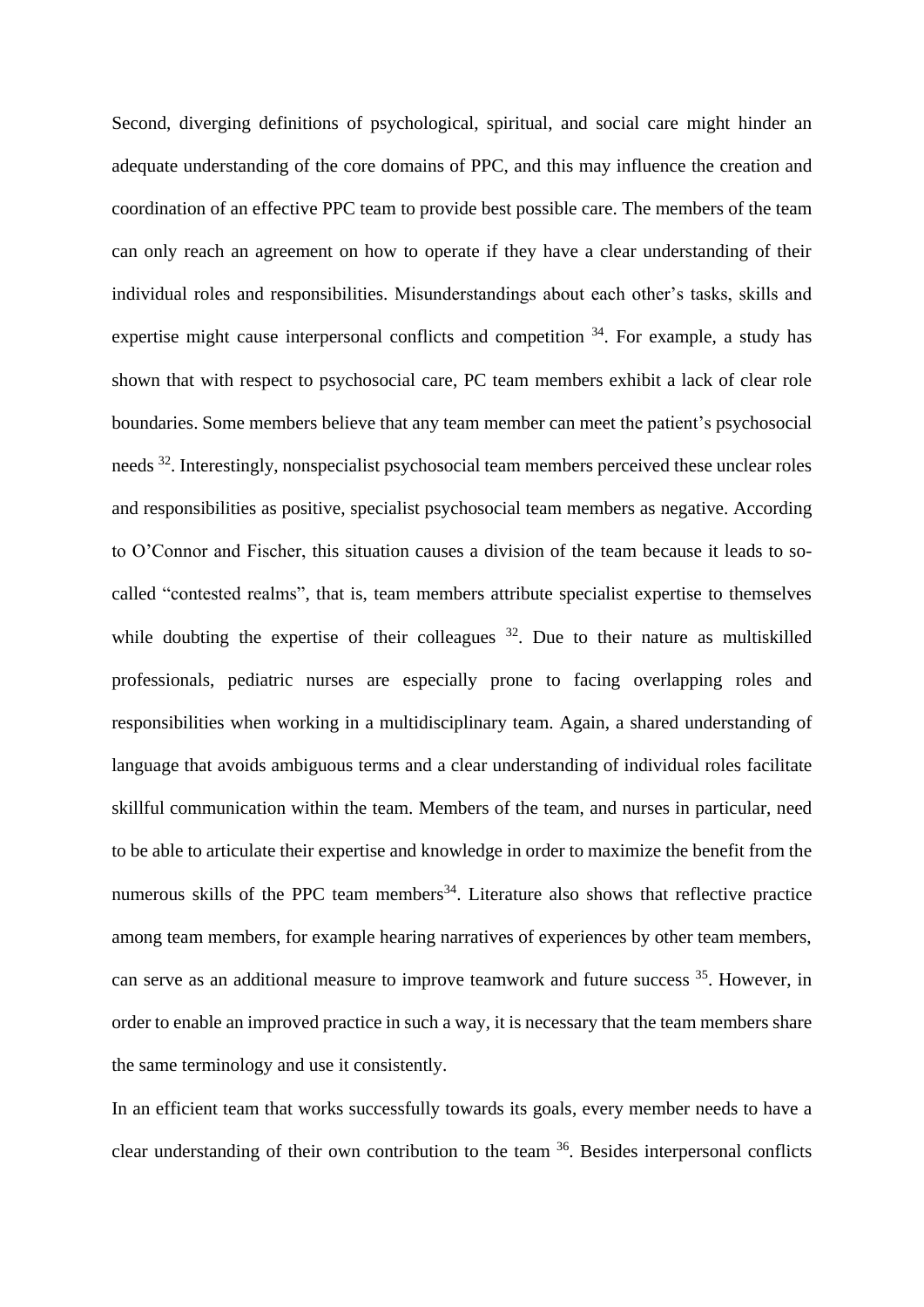and competition, differing uses of terms among team members can result in partially conflicting or overlapping understandings of one owns contribution, and thereby in different types of care, in involving different experts, and possibly in not meeting a child's needs sufficiently. For example, the term psychosocial care indicates the need to focus on the impact that social relations have on the child's psychological state, for example through psychotherapy or psychiatric drugs. Social care, on the other hand, puts more emphasis on the social relations themselves that can be addressed by a social worker through involving significant others within a systems approach. Even though psychological care refers to both a child's intellectual needs, for example explaining the cause of the disease in a developmentally appropriate way to the child, and emotional needs, for example dealing with a child's despair with the help of a psychooncologist, the guidelines sometimes represent only the emotional component and neglect the intellectual. Finally, if spiritual care is limited to providing religious care, a hospital chaplain might be the best choice, but if it rather embraces existential care, an occupational therapist, which helps to make hand prints for reminiscence is better meeting the requirements. As apparent from the preceding examples, the particular understanding of one domain of care determines not only which occupational group is involved, but also the factual care outcome.

# **Composition of team**

First, all analyzed documents emphasize that PPC should be put into practice by a multiprofessional team whose work is not limited to the hospital setting, but that works across several health care settings and adapts care dependent on a child's particular needs. The team members should collaborate in an interdisciplinary way.

Results of the analysis revealed that the core of the hospital's PPC team is comprised of a physician and a nurse. Social workers represent the second most-mentioned group and psychologists, clergy, and volunteers the third. Other staff members, like for example occupational therapists and pharmacists, are listed only occasionally. The results confirm some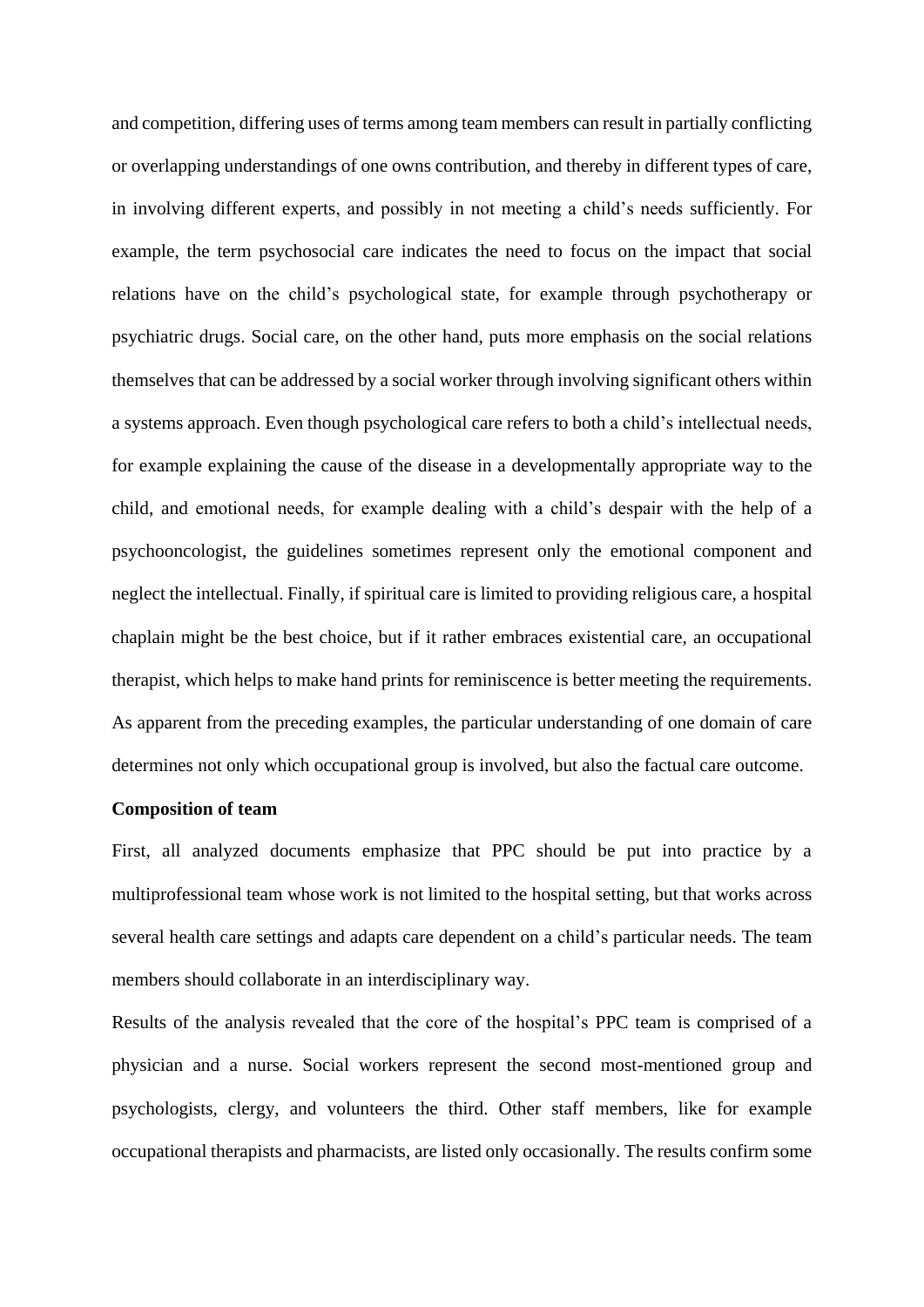important findings of other studies that show that for PC experts the core team is composed by physicians and nurses (absolute minimum), psychologists, social workers, and physiotherapists <sup>[37](#page-20-15)</sup>. However, in the same study some controversies were found regarding the relevance of psychologists' and chaplains' contributions which are somehow mirrored by the fact that some of the analyzed documents do not list these groups.

Second, the question of how the team members' interdisciplinary collaboration should look like was not addressed substantially, as this best practice advice was only mentioned but not elaborated in depth. This is unfortunate, since, according to Remke and Schermer, a shared vision of how the team's objectives will be achieved promotes successful team work by increasing the degree of efficiency, of trusting one another, and of satisfaction with the own role <sup>[38](#page-20-16)</sup>. Besides, it is vital for nurses working in the field of PPC to not only know the members of the PPC team, but to be provided with fundamental information on the interdisciplinary care approach $14$ .

The disagreements regarding the final team composition (beyond physicians and nurses) and the unspecified interdisciplinary collaboration represent a double-edged sword. On the one hand, this unfixed model takes account of the necessity of a flexible, highly individual-based, and context-sensitive approach of PPC by preserving open-endedness and adaptability of care <sup>[39](#page-20-17)</sup>[.](#page-20-17) On the other hand, this unfixed model opens the doors to interpersonal conflicts in light of team members' tendency to protect their own expertise in case of overlapping skills <sup>[34](#page-20-12)</sup>.

Third, most guidelines agreed on designating a coordinating person that serves as both a port of call for the family and, at the same time, as a centre of convergence for important carerelated issues. Recent studies emphasize that coordination of a multiprofessional teamwork is crucial for providing quality PC and reaches beyond only one single coordinating person, for example to multidisciplinary team meetings or team training programs <sup>[32,](#page-20-10)[36](#page-20-14)</sup>. However, one designated coordinating person seems to conform to a minimum of coordination which has to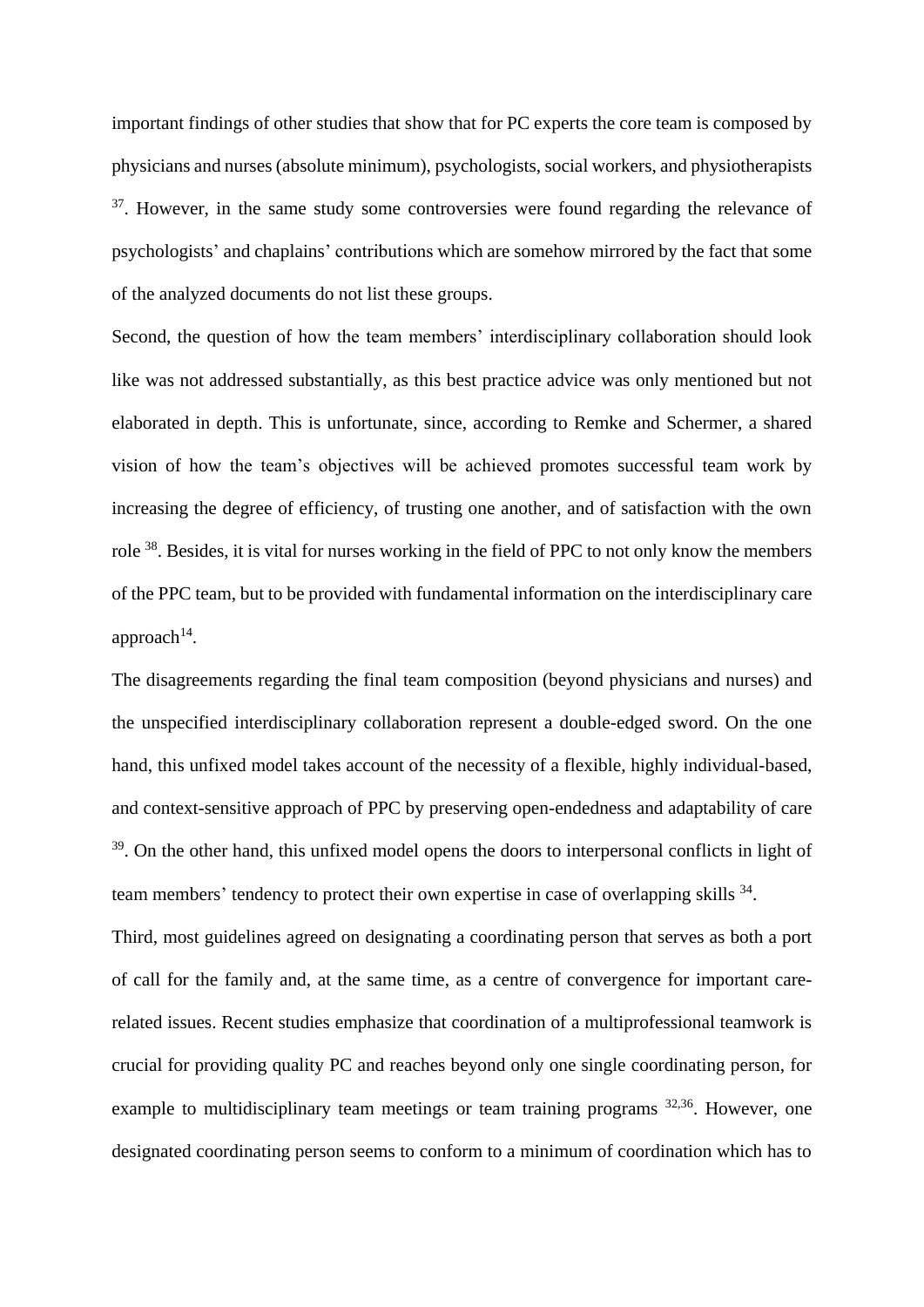be at hand in every team at every moment. A coordinating person should address the task of monitoring the team's composition and collaboration, thereby helping to avoid interpersonal conflicts among team members and unmet needs of the child. Because pediatric nurses are key members of the PPC team who provide multiple domains of care and spend significant amounts of time with the child and the family, they represent a suitable candidate for coordinating care that is in the best interest of the child. In fact, empirical evidence shows that referral rates were greater in PPC teams with an advanced nurse practitioner <sup>[40](#page-20-18)</sup>.

Fourth, the two analyses (domains and team composition) converge because the four identified core domains of PPC can be covered by those occupational groups which are considered members of a PPC team by the majority of the guidelines. That is, physicians, nurses, social workers, psychologists, and chaplains are capable of providing the physical, psychological, social and spiritual domains of PPC. Thus, the matching domains and occupational groups represent a major consensus across the PPC guidelines.

#### **Limitations**

First, exclusively guidelines that were written in English or German were included. Guidelines written in other languages may have revealed other or additional findings. Second, guidelines relevant to this study might have been overlooked because of the search terms that were chosen for the literature search. Third, to some extent linguistic differences reflect cultural and historical differences. Such differences may have an impact on the concrete form of PC and on the used terminology. Consequently, differences in terminology (due to cultural and historical differences) will continue to exist and are legitimate, but this study's findings rather reflect differences that resulted from an overall conceptual confusion and a not sufficiently attentive use of terminology.

#### **Conclusion**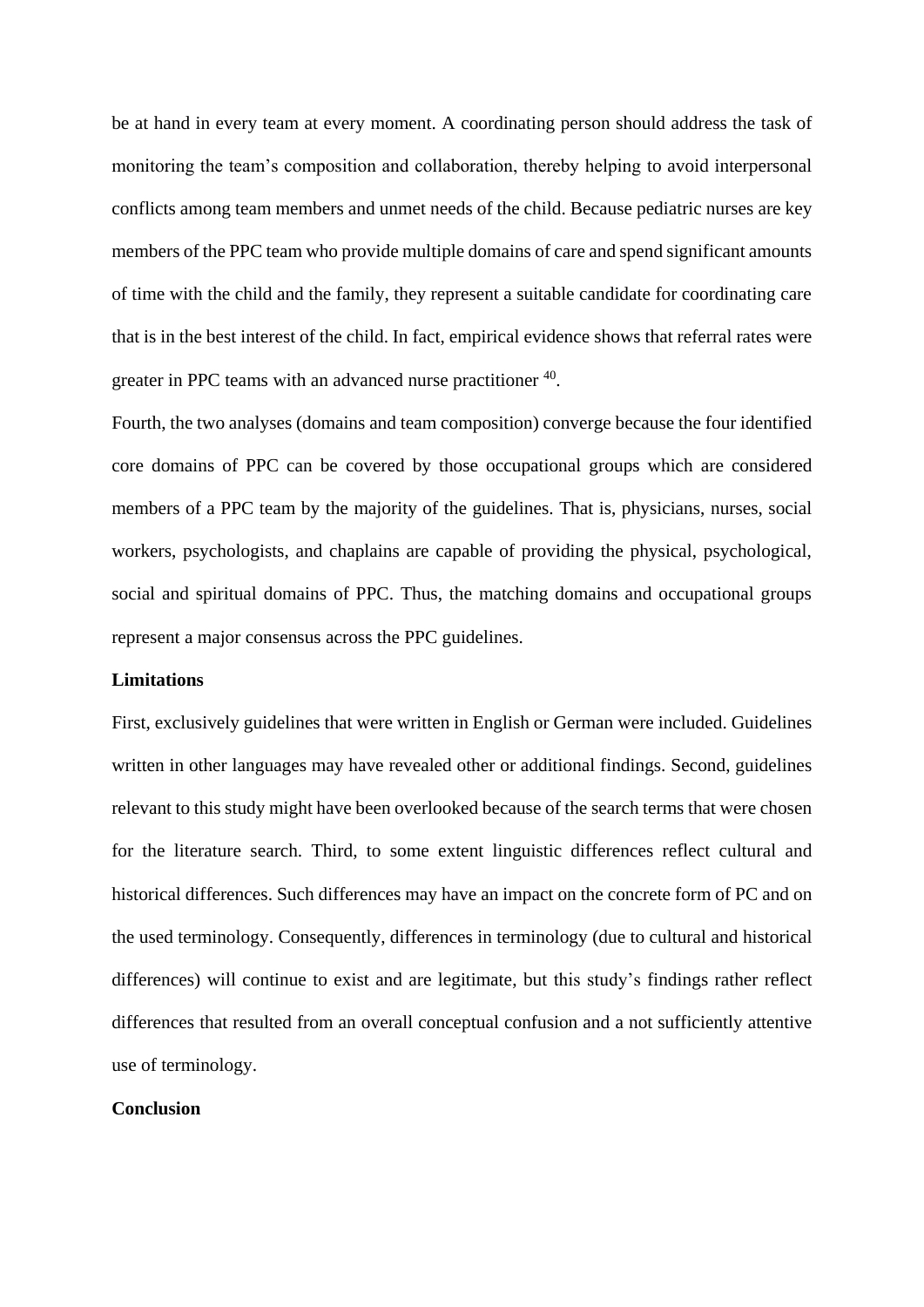Our analysis indicates a broad consensus on four core domains in PPC guidelines: physical, psychological, social, and spiritual care. At the same time it reveals a lack of conceptual clarity for the latter three. This is problematic insofar as conceptual clarity is an important prerequisite for quality PPC. Consequently, these terms need clarification, whereby the avoidance of using multiple terms for designating the same domain (e.g. psychological and emotional) can serve as a first step. The terms should be used more deliberately, considering (seemingly) small linguistic differences and their (likely) effects on the clinical context. Since nurses are involved in all core domains of PPC, an unambiguous terminology that facilitates quality PPC is especially beneficial for pediatric nurses. Despite the beneficial results of shared terminology, the authors acknowledge that several barriers complicate a consensus. With respect to terms and definitions, countries differ considerably regarding their history and language. Similarly, a delphi-study on common understandings of PC, highlights the different historical developments of PC among European countries as potentially hindering <sup>[37](#page-20-15)</sup>, and considers the specific nature of PC as set out by the WHO to be a barrier to reaching an agreement regarding the scope of PC. Still, any adequate PC definition should be based on patient needs and on the corresponding domains of care.

Apart from affecting medical practice, conceptual vagueness might magnify the already existing knowledge gap of PC among the lay public. This pathway is mediated by the inconsistent use of terminology among professionals. Inconsistent guidelines lead to an inconsistent use of terminology among health care professionals which eventually contributes to laypeople's knowledge gap and confusion; Bergstraesser has rightly stressed this interplay <sup>[2](#page-19-1)</sup>. It is self-evident that greater knowledge, less confusion, and raised awareness for PPC on the part of the lay public (but also within academia and clinical practice) promotes higher acceptance and consequently, in the long run, more resources allocated to PC.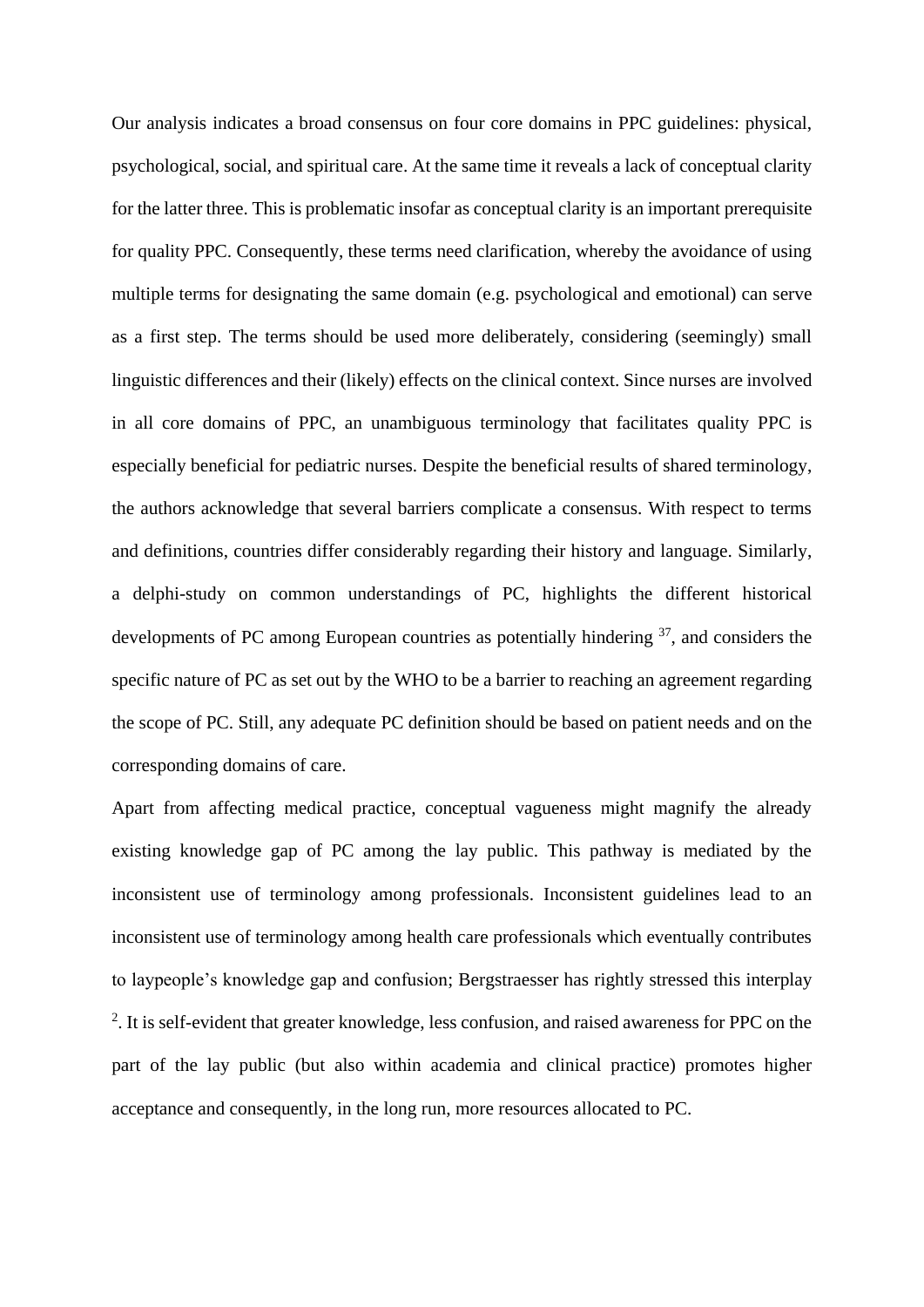With respect to a PPC team's composition, PPC guidelines agree on a standard that contains physicians and nurses, and that is complemented by several other professions. The guidelines neither specify how these occupational groups should collaborate nor who is ultimately part of the complementary group. This situation comes along with benefits and risks. It is of crucial importance to work toward further improvement, for example by designating a coordinator who utilizes this ambiguity to tailor palliative care to the child's specific needs.

Although the analysis focused on PPC guidelines and some of the findings are specific for PPC (e.g. reinforcing the notion of children's lack of decisional capacity by neglecting their intellectual needs which, in the end, decreases the likelihood of their involvement) other findings (e.g. the importance of consistent terminology in order to provide adequate PC) can also be valid for adult PC and reach beyond the pediatric setting.

Finally, the authors acknowledge that PPC, under all circumstances, must be an individually tailored endeavor that cannot be fully formalized. Aiming for a shared understanding of PC domains in order to facilitate optimal care does not contradict this notion. On the contrary, high quality care requires pre-existing structures and expertise on which the team can build the best possible care, thereby meeting the individual's needs through adapting to the child's particular illness profil[e](#page-19-16) <sup>6</sup>. This study contends that the underlying structure, expertise, and quality of care can be facilitated by a consistent use of language, as expressed by R.W. Emerson: "thought is the bud, language is the blossom, and action the fruit behind it".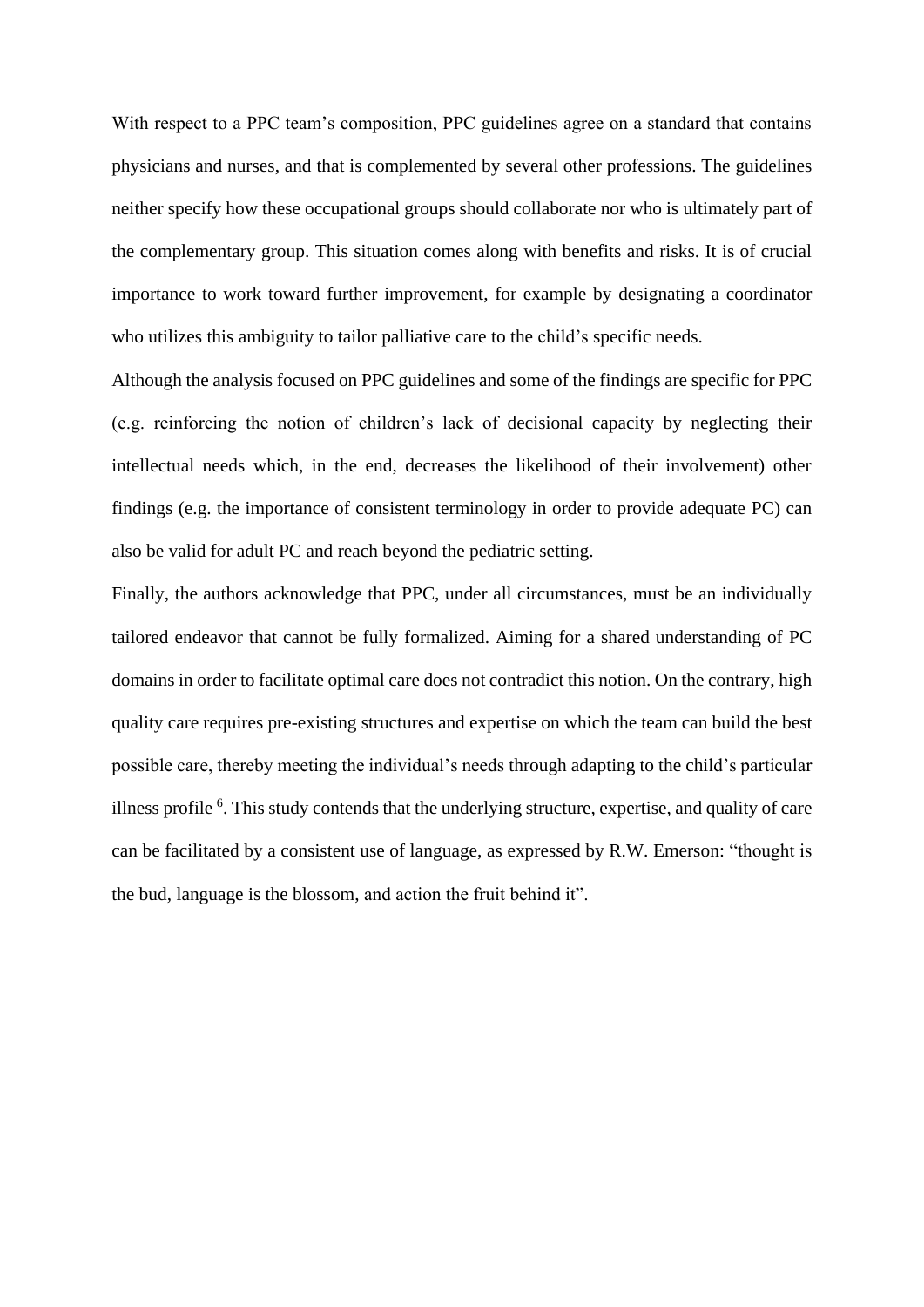# **References**

- <span id="page-19-0"></span>1. EAPC Taskforce for Palliative Care in Children. Palliative Care for Infants, Children and Young People. The Facts. 2009.
- <span id="page-19-1"></span>2. Bergstraesser E. Pediatric Palliuative Care: A Reflection on Terminology. *Palliative Care: Research and Treatment.* 2013;7(31-36).
- <span id="page-19-6"></span>3. Radbruch L, Payne S. White Paper on standards and norms for hospice and palliative care in Europe: part 1. *European Journal of Palliative Care.* 2009;16(6):278-289.
- <span id="page-19-2"></span>4. Hui D, De La Cruz M, Mori M, et al. Concepts and definitions for "supportive care," "best supportive care," "palliative care," and "hospice care" in the published literature, dictionaries, and textbooks. *Supportive care in cancer : official journal of the Multinational Association of Supportive Care in Cancer.* 2013;21(3):659-685.
- <span id="page-19-7"></span>5. De Clercq E, Rost M, Pacurari N, Elger B, Wangmo T. Aligning guidelines and medical practice: Literature review on pediatric palliative care guidelines. *Palliative and Supportive Care.* 2016.
- <span id="page-19-16"></span>6. Sawatzky R, Porterfield P, Lee J, et al. Conceptual foundations of a palliative approach: a knowledge synthesis. *BMC Palliat Care.* 2016;15:5.
- <span id="page-19-3"></span>7. Center to Advance Palliative Care. Public Opinion Research on Palliative Care: A Report Based on Research by Public Opinion Strategies. 2011.
- 8. McIlfatrick S, Hasson F, McLaughlin D, et al. Public awareness and attitudes toward palliative care in Northern Ireland. *BMC Palliat Care.* 2013;12(1):34.
- 9. Together For Short Lives. Taboos could be leaving families feeling isolated. 2017; http://www.togetherforshortlives.org.uk/news/11649 taboos could be leaving famil [ies\\_feeling\\_isolated.](http://www.togetherforshortlives.org.uk/news/11649_taboos_could_be_leaving_families_feeling_isolated) Accessed  $06/12/2017$ .
- 10. Rahman AHM, Khan HA. Fundamental perceptions about palliative care among young generations living in Dhaka city, Bangladesh: A short survey. *Progress in Palliative Care.* 2017;Article in Press.
- 11. Zimmermann C, Swami N, Krzyzanowska M, et al. Perceptions of palliative care among patients with advanced cancer and their caregivers. *Canadian Medical Association Journal.* 2016;188(10):E217-E227.
- <span id="page-19-4"></span>12. Twamley K, Craig F, Kelly P, Hollowell DR, Mendoza P, Bluebond-Langner M. Underlying barriers to referral to paediatric palliative care services: knowledge and attitudes of health care professionals in a paediatric tertiary care centre in the United Kingdom. *Journal of Child Health Care.* 2014;18(1):19-30.
- <span id="page-19-5"></span>13. Peek CJ. *A Consensus Operational Definition of Palliative Care In Action.* Institute for Clinical Systems Improvement University of Minnesota;2012.
- <span id="page-19-8"></span>14. Stayer D. Pediatric palliative care: a conceptual analysis for pediatric nursing practice. *J Pediatr Nurs.* 2012;27(4):350-356.
- <span id="page-19-9"></span>15. Authors
- <span id="page-19-10"></span>16. Moher D, Liberati A, Tetzlaff J, Altman DG, Group P. Preferred reporting items for systematic reviews and meta-analyses: the PRISMA statement. *BMJ (Clinical research ed).* 2009;339:b2535.
- <span id="page-19-13"></span>17. World Health Organization. Cancer pain relief and palliative care in children. 1998.
- <span id="page-19-11"></span>18. Canadian Hospice Palliative Care Association. Pediatric Hospice Palliative Care. Guiding Principles and Norms of Practice. 2006.
- <span id="page-19-14"></span>19. Craig F, Abu-Saad Huijer H, Benini F, et al. IMPaCCT: standards of paediatric palliative care. *European Journal of Palliative Care.* 2007;14(3):109-114.
- <span id="page-19-12"></span>20. National Hospice and Palliative Care Organization. Standards of Practice for Pediatric Palliative Care and Hopsice. 2009.
- <span id="page-19-15"></span>21. Department of Health and Children. Palliative care for children with life-limiting conditions in Ireland - A National Policy. 2009.